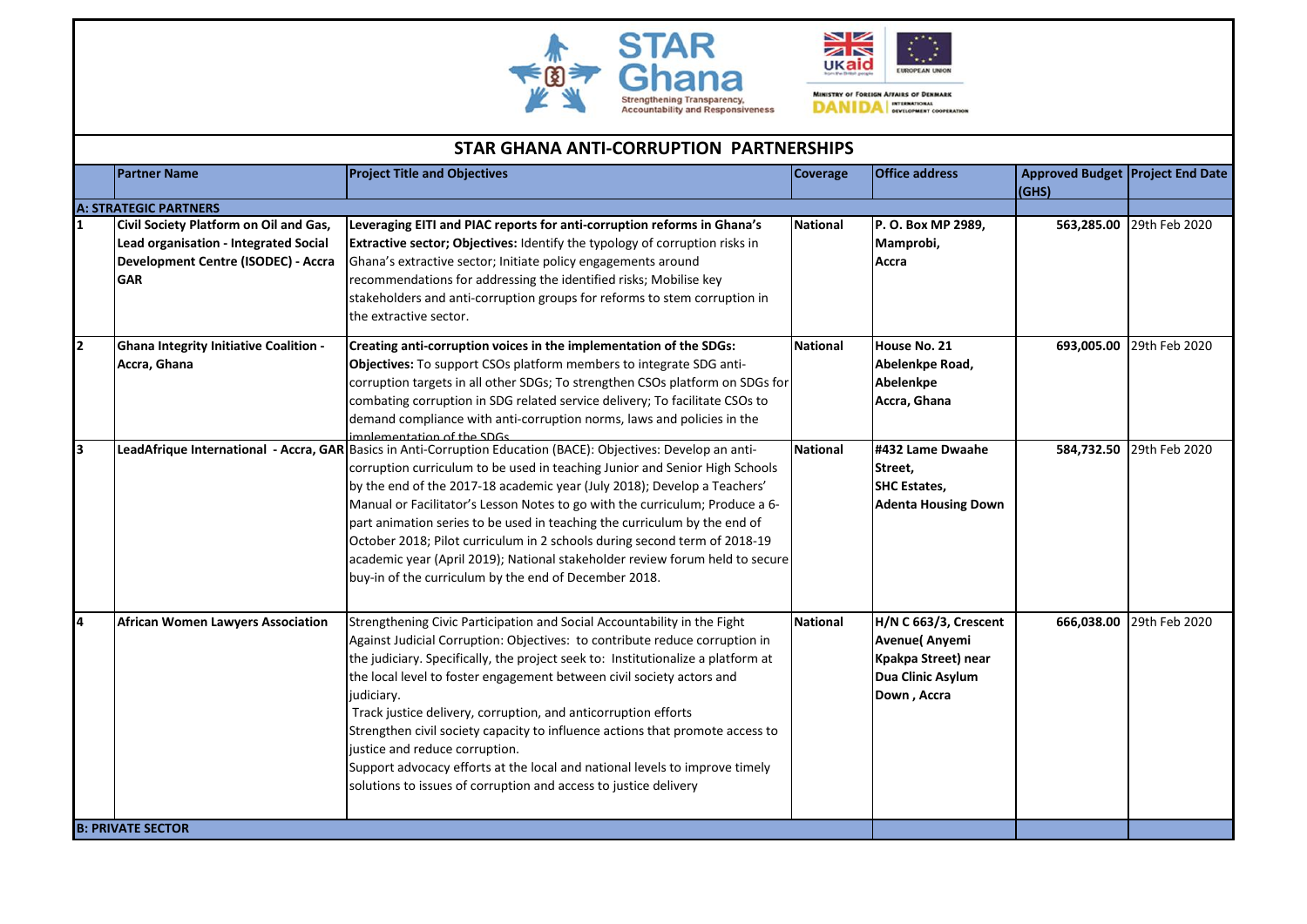| 5  | Private Entreprise Foundation (PEF)                                                                                                                                  | PEF - PREVENT AND FIGHT ADMINISTRATIVE CORRUPTION; Fast and efficient National<br>service delivery by the administering agencies. Galvanized participation of<br>private sector and the citizenry in the prevention and fight against corruption                                                                                                                                                                                       |                                                                                       | No.7 Prempeh II Street,<br>Gimpa Campus,<br>Achimota-Accra                                               | 656,205.00 | 29th Feb 2020 |
|----|----------------------------------------------------------------------------------------------------------------------------------------------------------------------|----------------------------------------------------------------------------------------------------------------------------------------------------------------------------------------------------------------------------------------------------------------------------------------------------------------------------------------------------------------------------------------------------------------------------------------|---------------------------------------------------------------------------------------|----------------------------------------------------------------------------------------------------------|------------|---------------|
| 6  | Association of Ghana Industries (AGI)                                                                                                                                | Construction Industry Development Project; i. To develop a better price<br>fluctuation compensation mechanism in the construction industry;<br>ii. To develop a construction mentorship and certification scheme;<br>iii. To develop a draft Construction Health and Safety policy and draft Act for<br>government consideration;<br>iv. To review the Offices, Factories and Shops Act;                                               | National                                                                              | Accra                                                                                                    | 676,261.00 | 29th Feb 2020 |
|    | Chamber of Pharmacy                                                                                                                                                  | Pharmaceutical Supply Chain watch; The project seeks to push for the<br>review of the procurement of pharmaceuticals and registration and re-<br>registration of products with the Food and Drugs Authority                                                                                                                                                                                                                            | National                                                                              | Plot 128, Spintex Road<br>Accra P. O. Box CT 9098<br><u>Accra.</u>                                       | 682,479.30 | 29th Feb 2020 |
| 8  | Creative Storm Networks - GAR Accra                                                                                                                                  | Strengthening Police Action Against Corruption (SPAAC): The project seeks to National<br>work with the Ghana Police Service to enhance knowledge and deepen their<br>understanding on corruption and related offences through primary research<br>and evidence-based capacity building programmes for 3,500 police officers in<br>2018 Duration is 19 months                                                                           |                                                                                       | <b>Creative Storm</b><br><b>Networks</b><br>56A Senchi Street<br>Airport Residential Area<br>Accra Ghana | 649,960.50 | 29th Feb 2020 |
|    | <b>C: INNOVATIVE ALLIANCES</b>                                                                                                                                       |                                                                                                                                                                                                                                                                                                                                                                                                                                        |                                                                                       |                                                                                                          |            |               |
| 9  | Socioserve-Ghana - Socioserve-<br><b>Ghana/iWatch Africa/ JMK Consulting</b><br>Group - Akosombo, ER                                                                 | Together Against Corruption; To build citizens' capacity to fight corruption<br>in their engagements with the Police; Objectives: To increase the<br>responsiveness of the Police Administration to cases of corruption involving<br><b>Police Officers</b>                                                                                                                                                                            | IER-<br>Akwapim<br><b>North</b><br>Municipal,<br><b>Upper</b><br>Manya<br>Krobo, Yilo | 3rd Floor, GCB Bank<br>Building, Akosombo, P.<br>O. Box AKB 250,<br>Akosombo                             | 676,256.00 | 29th Feb 2020 |
| 10 | <b>West Africa AIDS Foundation (WAAF) -</b><br>WASOHO Consortium, Accra - GAR                                                                                        | Not In Our Name: Tackling Extortion in the Ghanaian Healthcare System;<br>Objectives: To reduce the occurrence of corruption within the private and<br>public healthcare systems through: addressing the root causes of extortion in<br>the healthcare sector; Increasing the exposure of corruption and increasing<br>client confidence in healthcare system delivery                                                                 | <b>National</b>                                                                       | Plot 650, Haatso-<br><b>Ecomog Ave, Haatso -</b><br>Accra; P.O. Box, KD<br>130, Kanda - Accra            | 697,016.77 | 29th Feb 2020 |
| 11 | Voto Mobile (VI- Accra GAR                                                                                                                                           | Advancing anti-corruption practices in Ghana (AAPG): Objectives: Project<br>seeks to use a combination of mobile phones and radio to; educate<br>Ghanaians on the dangers of corruption while promoting the benefits of anti- GAR, NR, VR<br>corruption measures of accountability and transparency ; and to offer a<br>channel for citizens to give feedback for the appropriate authorities to<br>address and he accountable for     | 6 Regions -<br>AR, CR, ER,<br>and all<br><b>Districts in</b><br>their Region          | 5th Floor Oksart Place,<br><b>Ring Road, Accra</b>                                                       | 699,163.00 | 29th Feb 2020 |
| 12 | National Catholic Secretariat - Ghana<br>Catholic Bishops' Conference - Forum<br>for Actions on Inclusion Transparency<br>and Harmony (FAITH) in Ghana; GAR<br>Accra | Inter-Faith Shaping Hearts, Attitudes and Mindset to End Corruption in<br>Ghana (I-SHAME Corruption in Ghana) Project: Objectives are: to reduce<br>incidence of corrupt practices through proper implementation of the Public<br>Financial Management Act; re-orientation of the mindset of pilot school<br>pupils about the evil of corruption; and to create a new generation of<br>incorruptible Ghanaian through civic education. | <b>National</b>                                                                       | <b>National Catholic</b><br>Secretariat, P.O.Box KA<br>9712, Gulf House,<br>Airport, Accra<br>Ghana      | 713,130.00 | 29th Feb 2020 |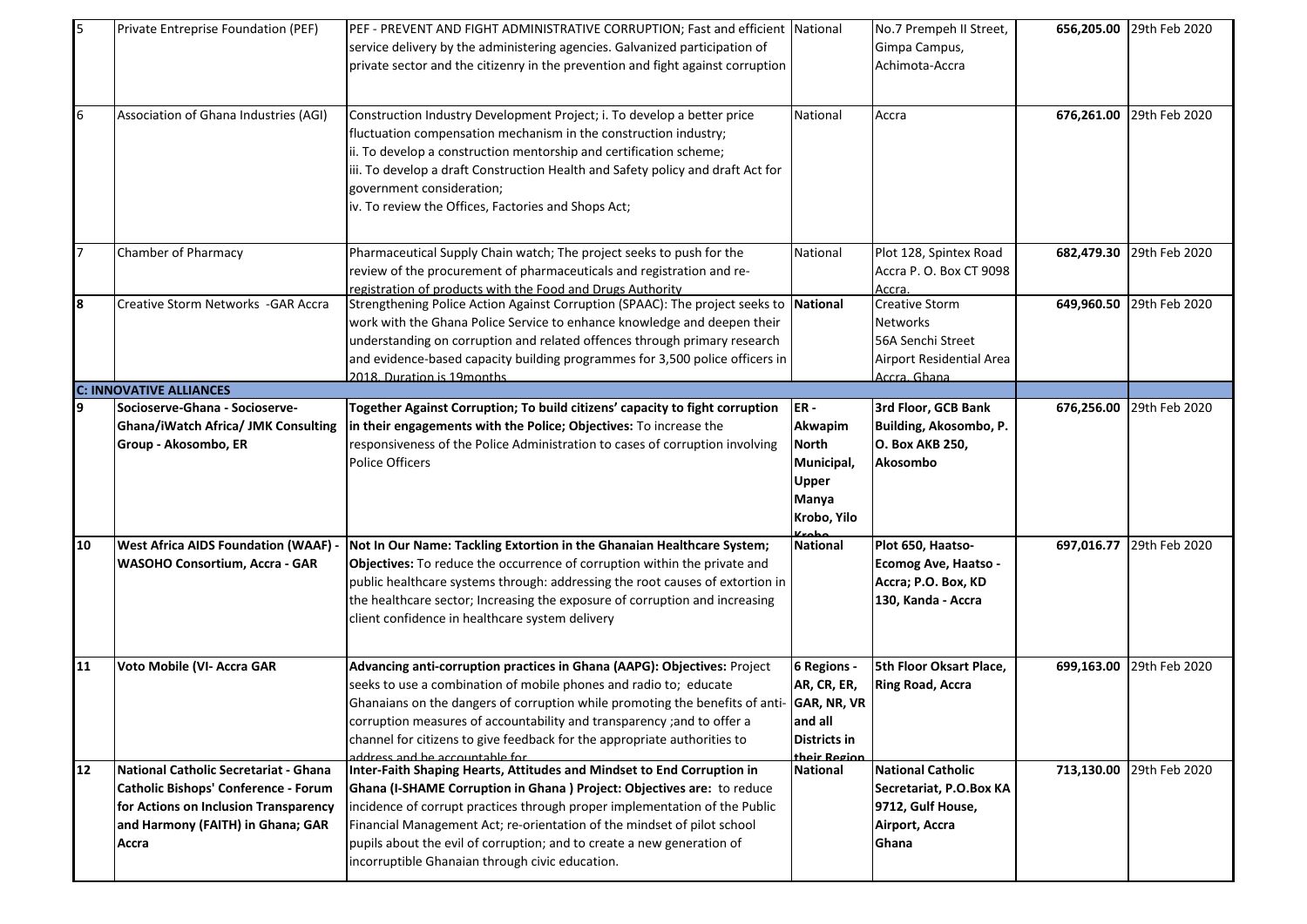| 13<br>14 | <b>Ghana Centre for Democratic</b><br><b>Development- GAR Accrra</b>       | Christian Council of Ghana - GAR Accra   Christian Leaders against Corruption in Education in Ghana: Objectives: To<br>strengthening structures and systems to make corruption unattractive in the<br>educational sector. To enhance the capacity of students and parents on<br>signposts of corruption and their responsiveness to fight the menace in the<br>schools.<br>Corruption watch- Local language version: Objectives: To sustain media<br>action against corruption for a continuous CSO action and anti-corruption<br>(investigation and prosecutorial) bodies responsiveness, transparency and<br>accountability in the fight against corruption Support and sustain efforts at<br>anti-corruption institutional reform. Incentivise anti-corruption-related<br>behavioural change among public officers and citizens | 30 Senior<br>High Schools Osu<br>from<br>Ashanti,<br>Central,<br><b>Northern</b><br><b>National</b>                             | F146/2 Lokko Road,<br>Box GP 919, Accra<br>No. 95 Nortei Ababio<br>Loop,<br><b>Airport Residential</b><br>Area, Accra | 686,241.78 | 702,216.50 29th Feb 2020<br>29th Feb 2020 |
|----------|----------------------------------------------------------------------------|------------------------------------------------------------------------------------------------------------------------------------------------------------------------------------------------------------------------------------------------------------------------------------------------------------------------------------------------------------------------------------------------------------------------------------------------------------------------------------------------------------------------------------------------------------------------------------------------------------------------------------------------------------------------------------------------------------------------------------------------------------------------------------------------------------------------------------|---------------------------------------------------------------------------------------------------------------------------------|-----------------------------------------------------------------------------------------------------------------------|------------|-------------------------------------------|
| 15       | <b>Association of Church Development</b><br><b>Projects</b>                | Citizens' Empowerment Against Corruption (CEMAC). Objective: to increase<br>citizens' responsiveness to anti-corruption in the delivery of public goods<br>and services especially in health, agriculture and social protection<br>interventions in the Upper East Region of Ghana. To Strengthen systems<br>and structures to reduce corruption in the delivery of public goods &<br>services in Health, Agriculture and Social Protection institutions in the UER<br>of Ghana                                                                                                                                                                                                                                                                                                                                                    | <b>Upper East</b><br><b>Region in</b><br>three<br>districts,<br>namely:<br>Talensi,<br>Bongo and                                | P.O. Box 1411, Tamale,<br>RC 70 Gumani Road,<br>Tamale, Northern<br><b>Region</b>                                     | 697,356.40 | 29th Feb 2020                             |
| 16       | Sustainable Aid through Voluntary<br><b>Establishment (SAVE-Ghana)</b>     | Deepening Transparency and Accountability in the collection and use of<br>District Assembly IGF in the Upper West Region. Objectives: To ensure<br>Citizens are fully aware of the process and are interested, committed and<br>empowered to demand for transparency in the use of the IGF. To increase<br>citizen's awareness on district assembly revenue mobilization processes to<br>enhance their capacity to demand transparency and accountability in the<br>collection and use of the internally generated funds                                                                                                                                                                                                                                                                                                           |                                                                                                                                 | P.O. Box 74. Tumu<br>U/W/R<br>Tumu U/W/R Kusinjan<br><b>Residential Area-Plot</b><br>5&7, Tumu                        | 688,813.80 | 29th Feb 2020                             |
|          | <b>D: SMALL GRANTS</b>                                                     |                                                                                                                                                                                                                                                                                                                                                                                                                                                                                                                                                                                                                                                                                                                                                                                                                                    |                                                                                                                                 |                                                                                                                       |            |                                           |
| 17       | Social Initiative for Literacy and<br><b>Upper West Region</b>             | Intensive Fight Against Corruption (IFAC Project); Objectives: To reduce the<br>Development Program-SILDEP - Tumu, Smuggling of subsidize fertilizer, fuel and other limited resources to<br>neighboring Burkina Faso; To increase public education on the fight against<br>corrupt practices; Greater participation of local level involvement to fight<br>corruption including the chiefs, opinion leaders, departments CSOs and NGOs<br>and other functional institutions.                                                                                                                                                                                                                                                                                                                                                      | Sissala East                                                                                                                    | P.O. Box 91, Tumu,<br><b>UWR</b>                                                                                      | 199,852.20 | 28th Feb 2019                             |
| 18       | <b>Ghana Federation of Disabilities</b><br>Organisations - Bolgatanga, UER | TEERE - TEERE and Upper East Regional Ensuring effective and efficient management, disbursement and utilisation<br>of the District Assembly Common Fund allocated to Persons with<br>Disabilities;                                                                                                                                                                                                                                                                                                                                                                                                                                                                                                                                                                                                                                 | <b>Upper East</b><br>Region (6<br>districts) -<br><b>Bawku</b><br>Municipal,<br>Bawku West,<br>Binduri,<br><b>Builsa North,</b> | <b>TEERE, MINISTRIES</b><br>BLOCK, P.O BOX 373,<br><b>BOLGATANGA,</b>                                                 |            | 181,075.00 28th Feb 2019                  |
| 19       | Liberty Movement Organisation -<br>Takoradi, WR                            | Eyes on the Landing Beach Committees; Objectives are to; Improve<br>transparency in the allocation and sale of premix fuel in coastal communities;<br>Elimination of political figures and machinery from the membership of<br>landing beach committees.                                                                                                                                                                                                                                                                                                                                                                                                                                                                                                                                                                           | Western<br>Region (2<br>districts) -<br>Jomoro and                                                                              | P.O box 1114 Takoradi                                                                                                 | 168,310.00 | 28th Feb 2019                             |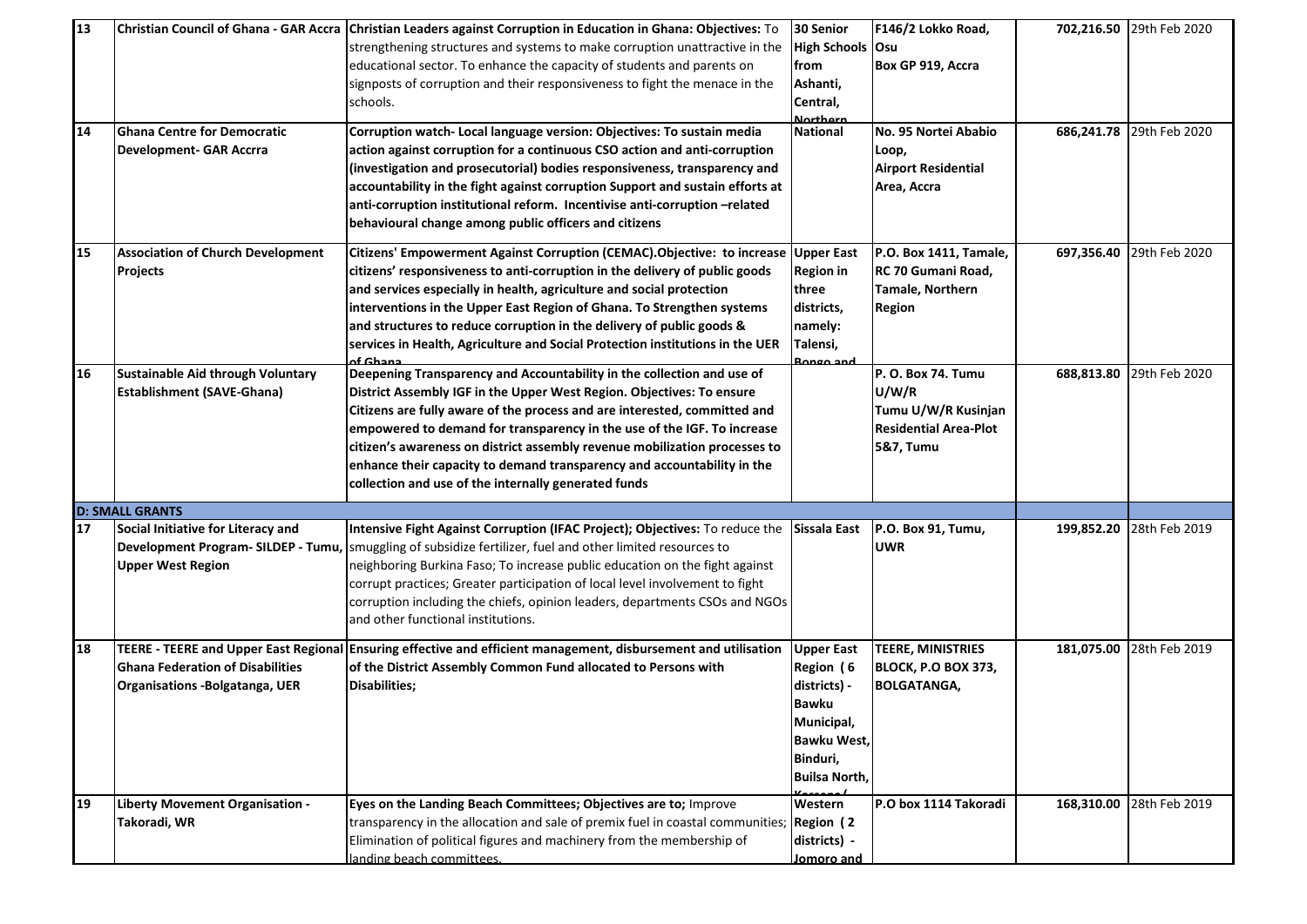| 20 | Youth Development, Research and<br>Innovation Centre - Kumasi - Project<br><b>Office (Head Office Based in Accra)</b> | <b>Strengthening Social Accountability for Social Protection Programmes.</b><br>Objectives: Project aims to reduce the 'ghost' list in the GSFP and the<br>Capitation Grants of both caterers and pupils, to improve the quality and<br>quantity of food served to children and to empower local authorities and<br>stakeholders (CBOS) to effectively monitor GSFP and CG                                                                                                                           | <b>AR-Ashanti</b><br><b>Akim South</b>                        | Plt No. NS/473,<br>Oyarifa.                                                                                                                |            | 177,188.00 28th Feb 2019 |
|----|-----------------------------------------------------------------------------------------------------------------------|------------------------------------------------------------------------------------------------------------------------------------------------------------------------------------------------------------------------------------------------------------------------------------------------------------------------------------------------------------------------------------------------------------------------------------------------------------------------------------------------------|---------------------------------------------------------------|--------------------------------------------------------------------------------------------------------------------------------------------|------------|--------------------------|
| 21 | Global Media Alliance - Accra, GAR                                                                                    | Hwemudua - Agokansie Mu Nkontaabuo: Objectives: Provide clarity on<br>allocations and expenditure of state funds to the Ghana Football Association<br>(GFA); Advocate for increased transparency and accountability in football<br>financial administration                                                                                                                                                                                                                                          | <b>National</b>                                               | C680/3, Ajenuloo<br><b>Street, Asylum Down</b>                                                                                             |            | 250,000.00 28th Feb 2019 |
| 22 | <b>Search for Rural Development -</b><br><b>Kwame Danso, BAR</b>                                                      | Using Social Accountability tools to eliminate corrupt practices in DAs;<br>Objective is to: increase Transparency and Accountability with duty bearers<br>by improving citizens' participation in the public financial management within<br>the four (4) District Assemblies (DAs).                                                                                                                                                                                                                 | Region (4<br>districts) -<br>Kintampo<br>South,<br>Nkoranza   | <b>Brong-Ahafo Post Office Box 23</b><br><b>Kwame Danso Sene</b><br>West                                                                   |            | 161,312.38 28th Feb 2019 |
| 23 | <b>Global Action for Women</b><br>Empowerment (GLOWA) - Ho, VR                                                        | Persons With Disabilities In Focus: Where Is Our 3% Disability Fund?; Key<br>objective is to: reduce the level of corruption (both real and perceived)<br>associated with the disbursement and management of the Disability Fund of<br>the District among DA officials and some unscrupulous citizens who act as<br>brokers/agents for the managers of the fund in Krachi East, Kadjebi and<br>Akatsi South districts by December 2018.                                                              | (3 districts)<br>∘Akatsi<br>South<br>∘Kadjebi<br>∘Krachi East | Volta Region P. O. Box HP 1124,<br>South-Lokoe, Diamond<br>Street Hse. No. 3b Opp.<br><b>Volta Advertising and</b><br><b>Printing Ltd.</b> | 183,818.33 | 28th Feb 2019            |
| 24 | <b>Centre for Active Learning and</b><br><b>Integrated Development/ League of</b><br>Youth Coalition - Tamale, NR     | Fighting Unapproved Charges for Health Services (FUChaSS); Objectives -<br>Collaborative institutional synergies strengthened to ensure all forms of<br>unapproved fees charged at health facilities in the Tamale Metropolis are<br>eliminated.; Improved the confidence of citizens in accessing quality health<br>service delivery by reporting and tracking anti-corruption acts in the<br>hospitals; Citizens advocating for committed and stronger fight against anti-<br>corruption in Ghana. | <b>Tamale</b><br>Metropolita<br>n                             | Off the Agric. Traffic-<br><b>Holy Cross Road,</b><br><b>Adjacent SWAD Fast</b><br>Food, Tamale Ghana.                                     | 172,905.00 | 28th Feb 2019            |
| 25 | <b>Royal Health Organisation (ROHEO)</b>                                                                              | Building Social Accountability through Civil Society and Media for<br>Development. The project seeks to: increase civil society and the media's<br>voices to demand for transparency, accountability, compliance and quality<br>service standard delivery at all levels for sustainable development.                                                                                                                                                                                                 | <b>Agotime</b><br>Ziope,<br>Biakoye,<br>Keta<br>Municina      | Volta Region   P. O. BOX 76, Jasikan,<br>(5 districts) - Boakye Street near the<br><b>District GNAT Office</b>                             | 183,306.00 | 28th Feb 2019            |
| 26 | (PAPADEV)                                                                                                             | Partners in Participatory Development Strengthening Anti-corruption Drive in Basic Schools in Bole and Sawla-Tuna-<br>Kalba Districts of Northern Region. Ojectives to uplift the standard of living of<br>the people by promoting development in deprived communities in some<br>districts in the western corridor of the Northern Region, enhancing good<br>health, access to education, reducing poverty through increased socio-<br>economic activities and environmental management/protection  | <b>Bole and</b><br>Sawla-Tuna-<br>Kalba<br><b>Districts</b>   | P. O. Box 79. Bole N/<br>RAdjacent Bole Post<br>Office                                                                                     |            | 182,290.75 31st May 2019 |
| 27 | <b>Ghana Society of the Physically</b><br><b>Disabled</b>                                                             | Corruption Free administration and Allocation 2% of the District Assembly<br>Common Fund for Persons with Disabilities. Objectives: Ensure the welfare of<br>all persons with disability through advocacy and engagement with duty<br>bearers. advocate for members to access the best of health care.                                                                                                                                                                                               |                                                               | P.O.BOX 1474, SUNYANI                                                                                                                      |            | 188,100.00 31st May 2019 |